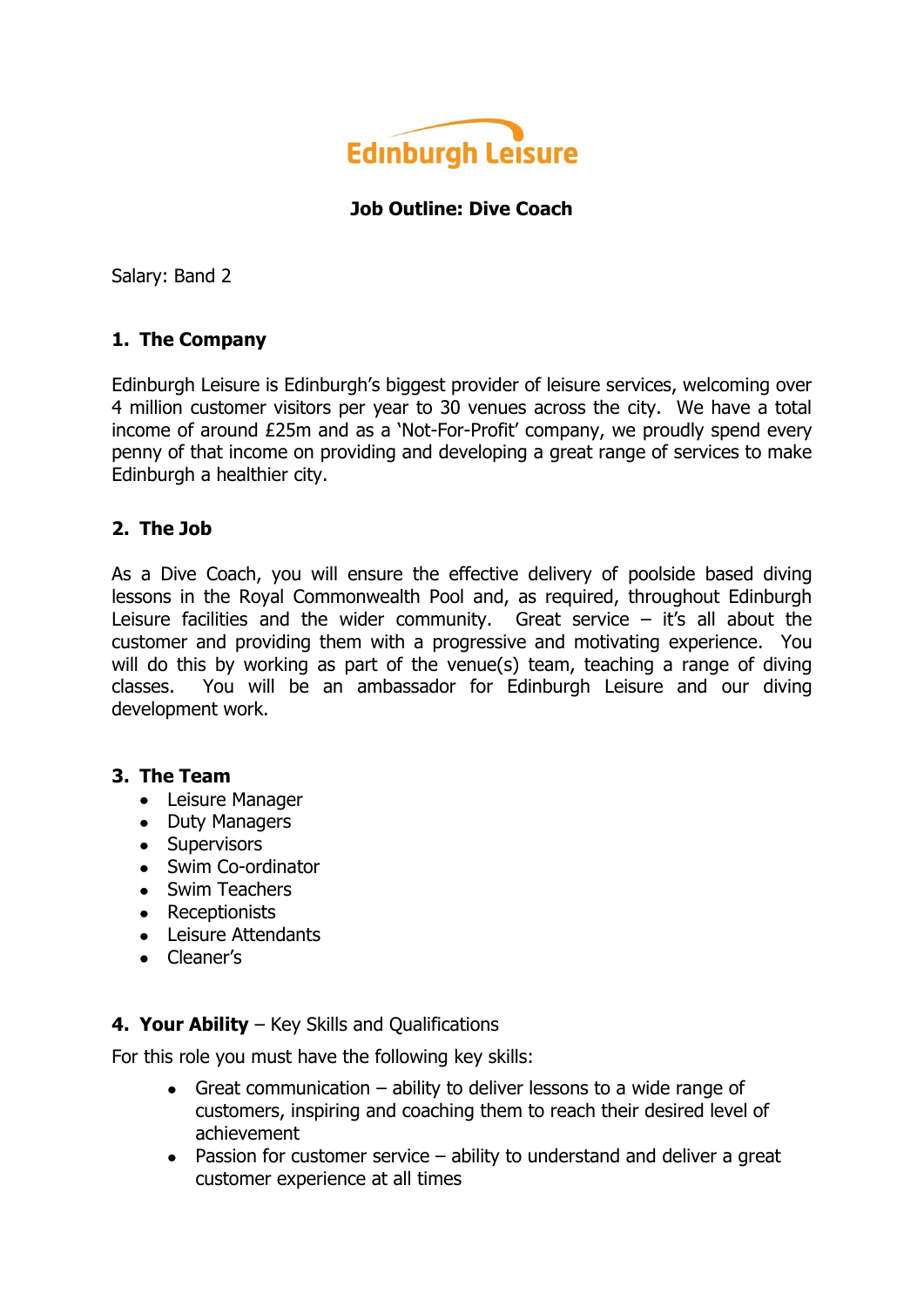- Teamwork able to work effectively as part of a team, being flexible and supportive of the needs of the team and the programme
- Technical Knowledge and Skill Analysis able to analyse participant skill level and plan/deliver suitable progressive/corrective practises
- Flexibility able to adapt to changing circumstances whilst retaining a  $\bullet$ positive approach to the team effort
- Literacy ability to maintain written records of customer achievements
- $\bullet$  Ability to multi-task whilst under-pressure  $-$  e.g. directing a customer enquiry whilst delivering a lesson

For this role you must have the following qualifications:

- Oualifications Essential
	- o UKCC Level 1 Dive Coach/ASA Assistant Coach
	- o Current RLSS UK NPLQ (or equivalent)
- $\bullet$  Oualifications Desirable
	- o UKCC Level 2 Dive Coach/ASA Dive Coach
	- o UKCC/ASA Tutor
	- $\circ$  Oualifications in other diving disciplines (e.g. Gymnastics, Trampolining, Strength & Conditioning)

Note: Salary will be adjusted according to the activities delivered within contracted hours

- A. Grade A for those with UKCC Level 2 Dive Coach/ASA Dive Coach + RLSS UK NPLQ
- B. Grade B Grade A + UKCC Level 1 Gymnastics or Trampolining (or equivalent)
- C. Grade C Grade B + UKCC Level 2 Gymnastics (or equivalent) and/or Level 3 Dive Coach qualification

# **5. What the job involves**

Full training and induction will be given, and there will be regular ongoing training to support you in the role. Once trained, we will expect you to deliver the following:

### Meet & Greet

- Acknowledge every person who comes into your venue with a smile
- Make an effort to learn the names of all customers in your care
- Interact with your customers in a positive and helpful manner

### Service Delivery

- Deliver high quality and progressive diving lessons
- Assist the Dive Co-ordinator in the development of the diving programme
- Support the delivery of events on site and related to Edinburgh Diving Club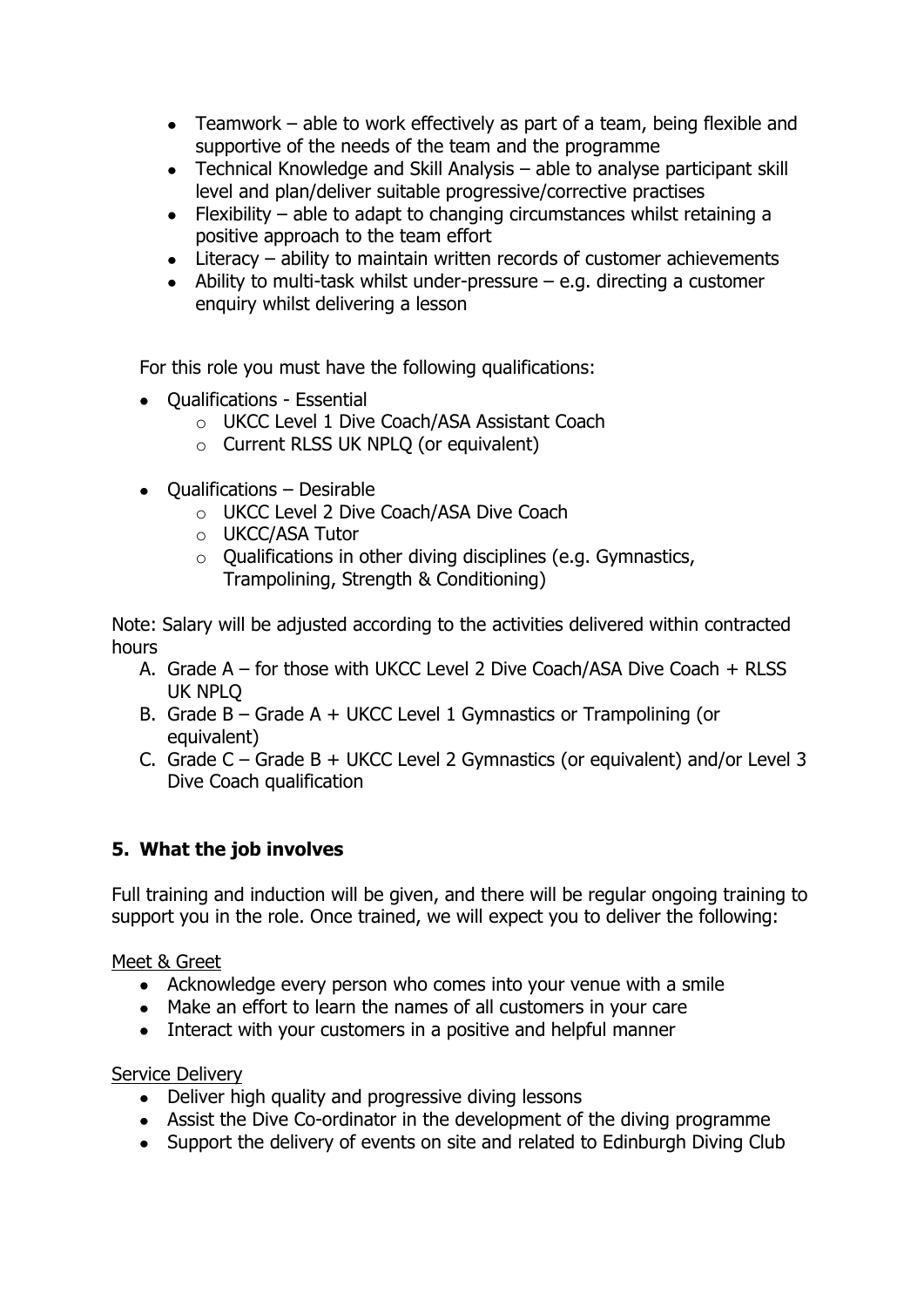- Ensure that Edinburgh Leisure's health & safety and child protection policies are adhered to at all times
- Ensure that equipment is set up, maintained and stored in a safe manner
- Assess and administer the award scheme & other relevant customer communications

# Decision Making

- Make appropriate decisions with regard to the ability levels of pupils, including making recommendations for transition to club participation
- Take responsibility for day-to-day administrative duties as required by the Dive Co-ordinator, including upkeep of registers and customer records
- Deal with customer enquiries effectively and in-line with Edinburgh Leisure's Values, reporting any relevant information and/or issues which arise

## Learning & Development

- Maintain a positive interest in on-going professional and technical development
- Remain fit enough at all times to perform a rescue, including regular testing of a Recovery Dive to a depth of 5m
- Attend monthly/weekly coach and lifeguard training plus other training as required by the Dive Co-ordinator and centre/duty manager

# Physical Requirements

- Demonstrate you are fit and healthy
- Jump or dive in to the pool in deep water (up to 5m at Royal Commonwealth Pool)
- Swim 50m in 1 minute or less
- Swim 100m continuously on the front and then on the back
- Tread water in deep water for 30 seconds
- Surface dive to the deepest part of the pool
- Climb out of the pool without using steps or a ladder
- Participate in regular staff training to ensure pool rescue skills are maintained

# Health & Safety

- Take an active role in the safety of yourself, your team, the facility and customers. Don't interfere with any equipment designed to preserve life. Take action to fix or report any potential hazard.
- Employees are expected to co-operate with Edinburgh Leisure to enable it to carry out its health and safety duties and responsibilities
- Understand and fulfil your role (following training) in:
	- o Edinburgh Leisure's Health and Safety policy
		- o Edinburgh Leisure's Child Protection policy
		- o Your venue's Emergency Action Plan (EAP)
		- o Your venue's Normal Operating Plan (NOP)
- Ensure that the pool area is clean and safe for delivering of lessons
- Supervise customer use of safety critical areas, such as behaviour on poolside and entrance to the venue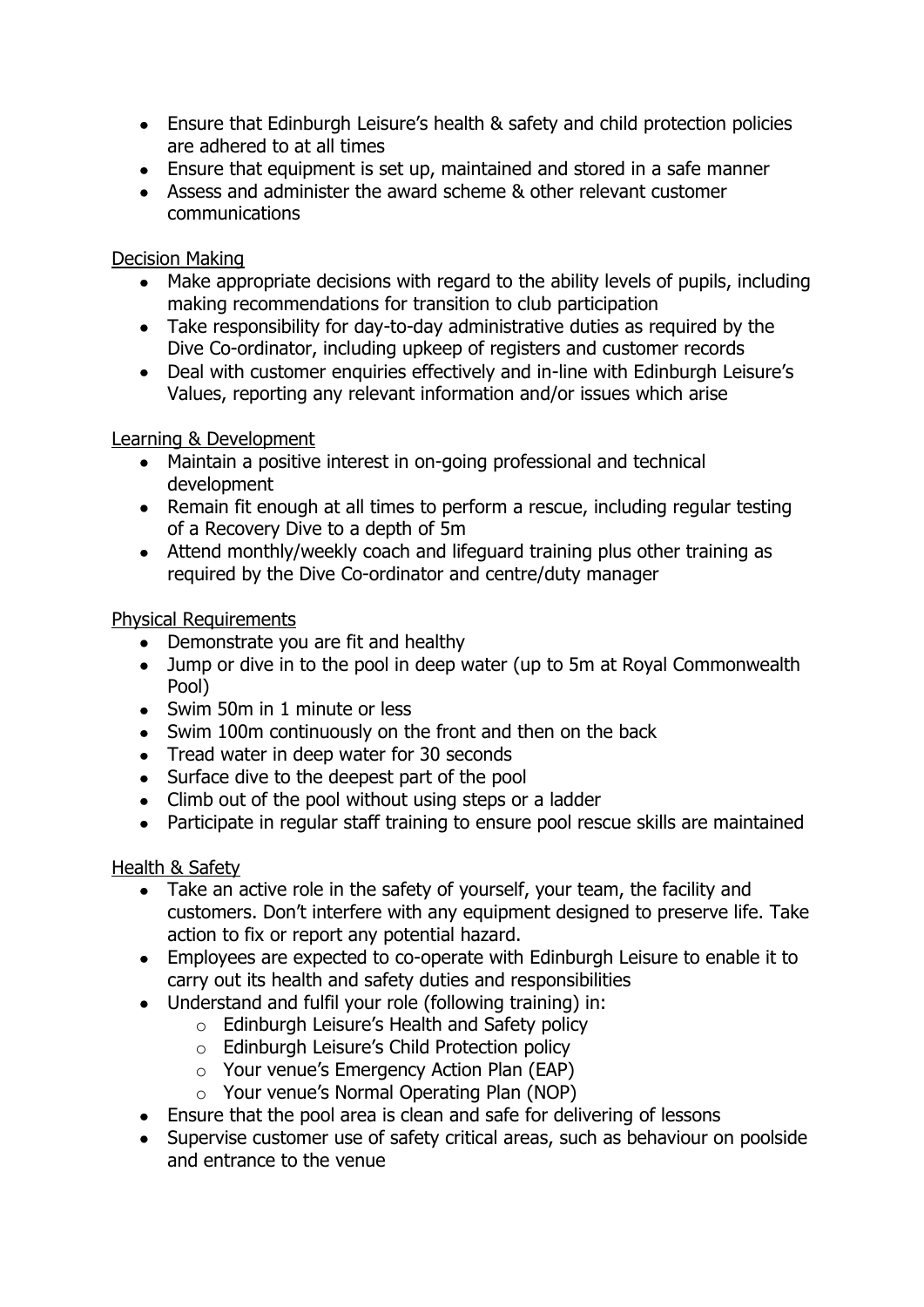# **6. Behaviour**

To be successful in this role you will need to be an excellent team player and have the ability to teach and motivate a wide range of children, adults and young people; ensuring a progressive and positive experience with Edinburgh Leisure.

The competency framework 'WORKING WITH US' outlines the behaviours that we are expected to demonstrate. The key behaviours that you need to do well in this role are:

Communication:

- Ability to convey and receive messages, verbally, non-verbally and written, in a positive and effective way
- Speaks to customers and colleagues in a friendly, welcoming, positive, caring and helpful manner
- Chooses content, language and style to suit who they are speaking to
- Responds to enquiries and gives clear and accurate advice to customers
- Actively listens carefully and asks questions to check understanding

### Teamwork:

- Is friendly and treats others with respect
- Takes an active and positive part in the activities of the team
- Works co-operatively in teams, sharing information and good practise
- Makes an effort to get on with others

### Problem Solving & Decision Making:

- The ability to identify, research, analyse and resolve problems and make informed and effective decisions to enable EL to deliver great customer service
- Identifies problems at an early stage
- Makes sound decisions in their own area of work referring to systems of work, EL policies and/or procedures

### Creativity & Innovation:

- The ability to formulate new ideas or to adapt existing ideas in a new or unexpected way.
- Always looks for new and different ways to do what we do better
- Displays an enthusiastic approach
- Is open to doing things in a new way
- Contributes ideas for improving and developing customer service

### Achievement:

- Provides great customer service whilst getting the job done
- Puts in extra effort to exceed expectations
- Covers others duties when needed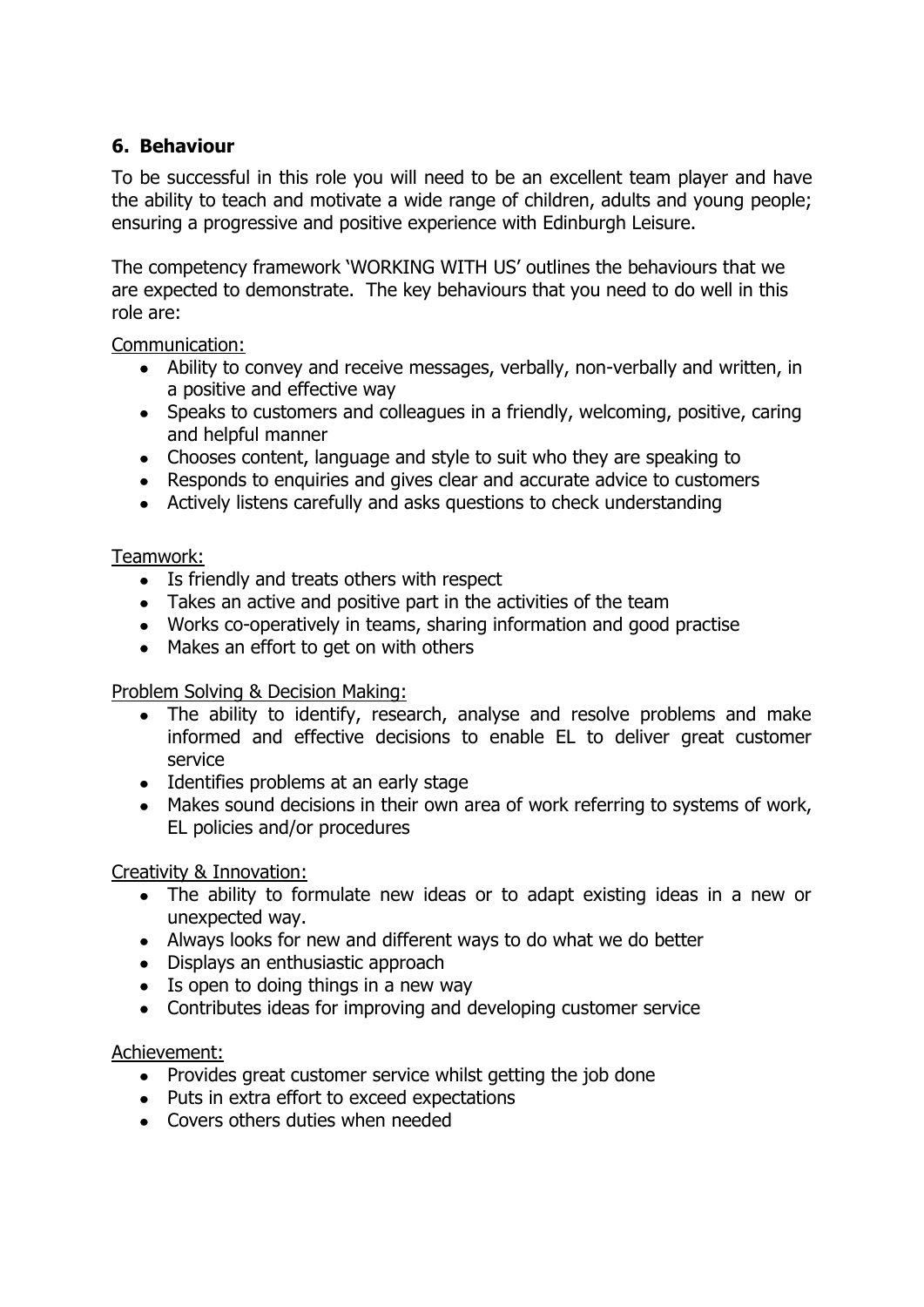Development:

- Working to develop self and others
- Is proactive in developing their own performance
- Develops skills through being willing to accept additional and different responsibilities
- Values and responds positively to feedback on their performance

# **7. Our Culture**

We want enthusiastic and energetic people who will create a great experience for our customers and share the following values:

Edinburgh Leisure makes a positive difference by:

#### **Welcoming** all,

Each one of us **caring** about what we do, Being **passionate** about how we do it, And feeling **proud** of what we achieve

## **8. Demands:**

#### Physical Demands:

This role requires a good level of general fitness suitable for active work in a warm environment. Coaching is mainly poolside based, with a requirement to support the delivery of dry-land diving training for children, adults and young people. The post holder will be required to remain fit enough to participate fully in technical training, both pool, poolside and classroom-based.

The role has a small remit for relevant administration duties, as well as attendance at some meetings and regular Learning & Development (L&D) opportunities. The role may involve regular work with a shared PC, including the use of our MRM Point of Sale system.

There will also be a need to be prepared to work flexibly around the programme and its' events. Posts are likely to involve evening and weekend work throughout the year, with schedules subject to change during school holidays.

#### Mental Demands:

This role requires great technical knowledge and understanding, alertness, strong analytical skills and a passion for delivering a great customer experience. You will be expected to be able to adjust your message to suit the needs of a variety of audiences, with a range of motivations. You will be expected to deliver a multitude of diving activities and prioritise your commitment to the team effectively, supporting members of your team to do the same.